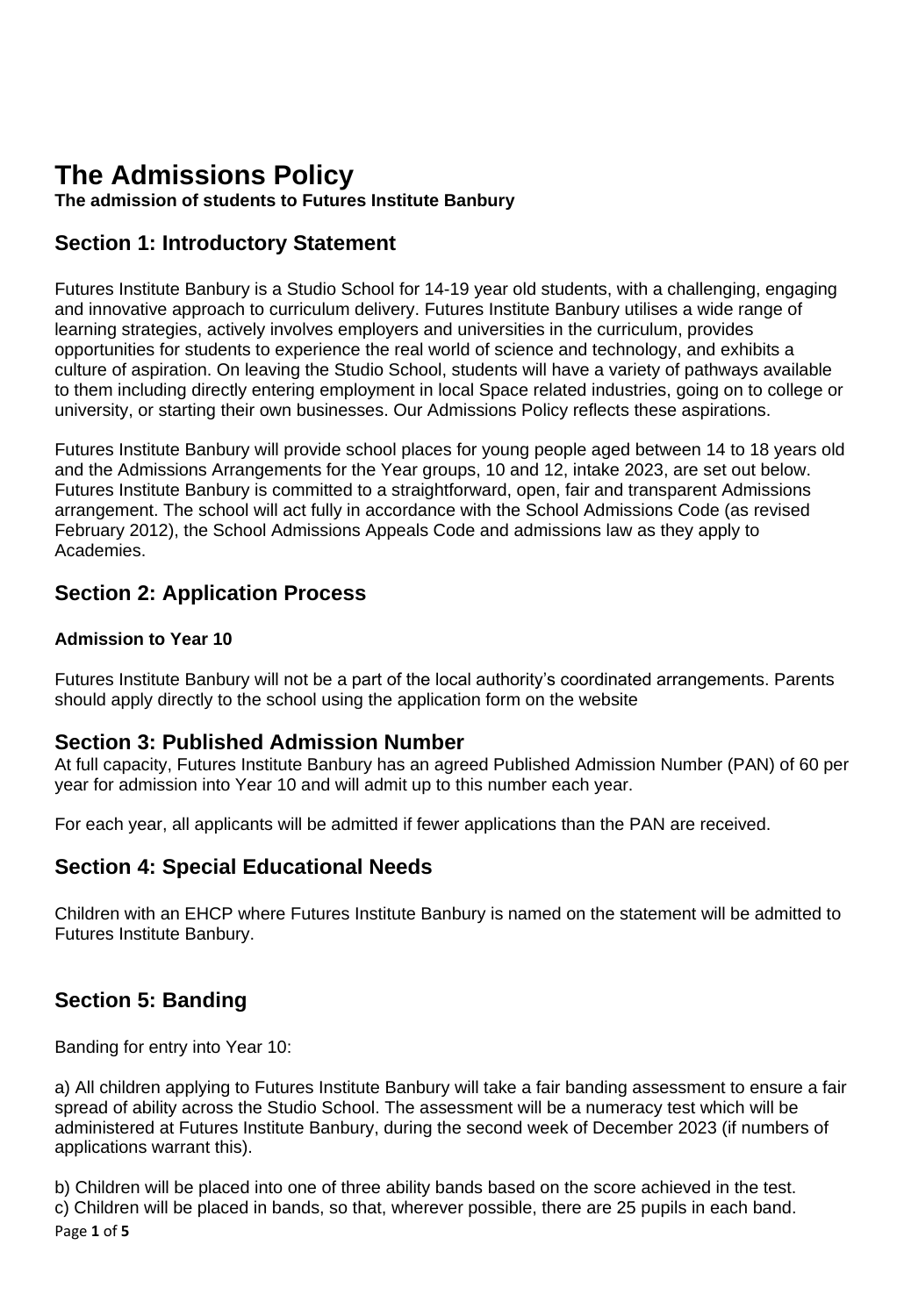Looked-after Children and previously Looked-after Children will be given priority within each band. Pupils will be allocated a place via random allocation until each band is filled. The number of places available in each of the three ability bands (low, middle, high) is 25. The ability bands will be determined by NGRT who administer the test. The following criteria will be applied to determine those children that will be offered places within each band. All remaining places in each band will be allocated based randomly through the use of an electronic random sorter. If, at the end of this process there are unallocated places in any band these will be filled equally by unallocated applicants from the other bands, using the same allocation criteria set out above. (In the event of an odd number of unallocated places the additional place will be given to the next nearest band, or in the case of the middle band, to the lower band). This random allocation will be done using an electronic random sorter managed by a person drawing the names will be an independent Academy administrator who has no involvement in the school admission process.

d) Children who have not taken the banding test will be considered only after children who have already taken the test. Looked-after, and previously Looked-after Children will be admitted, regardless of whether they have taken the test.

All applicants will be offered fair access to the test and will be reminded of the date, times and location available to sit the test.

Banding for entry into Year 12: (F*rom 2016 onwards, all Year 11 pupils will be given a place in Year 12)*

a) All pupils applying for a place at Futures Institute Banbury will be placed into one of three ability bands based on their Year 11 GCSE (or equivalent) performance.

b) Children will be placed in bands, so that, wherever possible, there are 25 pupils in each band. Looked-after Children and previously Looked-after Children will be given priority within each band. Pupils will be allocated a place via random allocation until each band is filled. The number of places available in each of the three ability bands (low, middle, high) is 25. The ability bands will be determined by their Year 11 examination results.

Band 1: At least a grade 9 GCSE or equivalent in English, Maths and Science.

Band 2: At least a grade 7 GCSE or equivalent in English, Maths and Science.

Band 3: At least a grade 5 GCSE or equivalent in English, Maths and Science.

The following criteria will be applied to determine those children that will be offered places within each band. All remaining places in each band will be allocated based randomly through the use of an electronic random sorter. If, at the end of this process there are unallocated places in any band these will be filled equally by unallocated applicants from the other bands, using the same allocation criteria set out above. (In the event of an odd number of unallocated places the additional place will be given to the next nearest band, or in the case of the band 2, to the band 1). This random allocation will be done using an electronic random sorter managed by a person drawing the names will be an independent Academy administrator who has no involvement in the school admission process.

# **Section 6: Oversubscription Criteria**

Where the school receives more applications than it has places available, the criteria listed below will apply, after the admission of children with a statement of Special Educational Needs which names Futures Institute Banbury. Applications will be considered against the ability band in which the applicant is placed by the numeracy test score. The number of places available in each of the three ability bands (low, middle, high) is 25. The ability bands will be determined by NGRT who administer the test *(See Section 5: Banding)*. The following criteria will be applied to determine those children that will be offered places within each band. The criteria are listed in priority order:

1. Looked-after children or children who were previously Looked-after<sup>1</sup>. Such students will begiven top priority in each band before the oversubscription criteria is applied.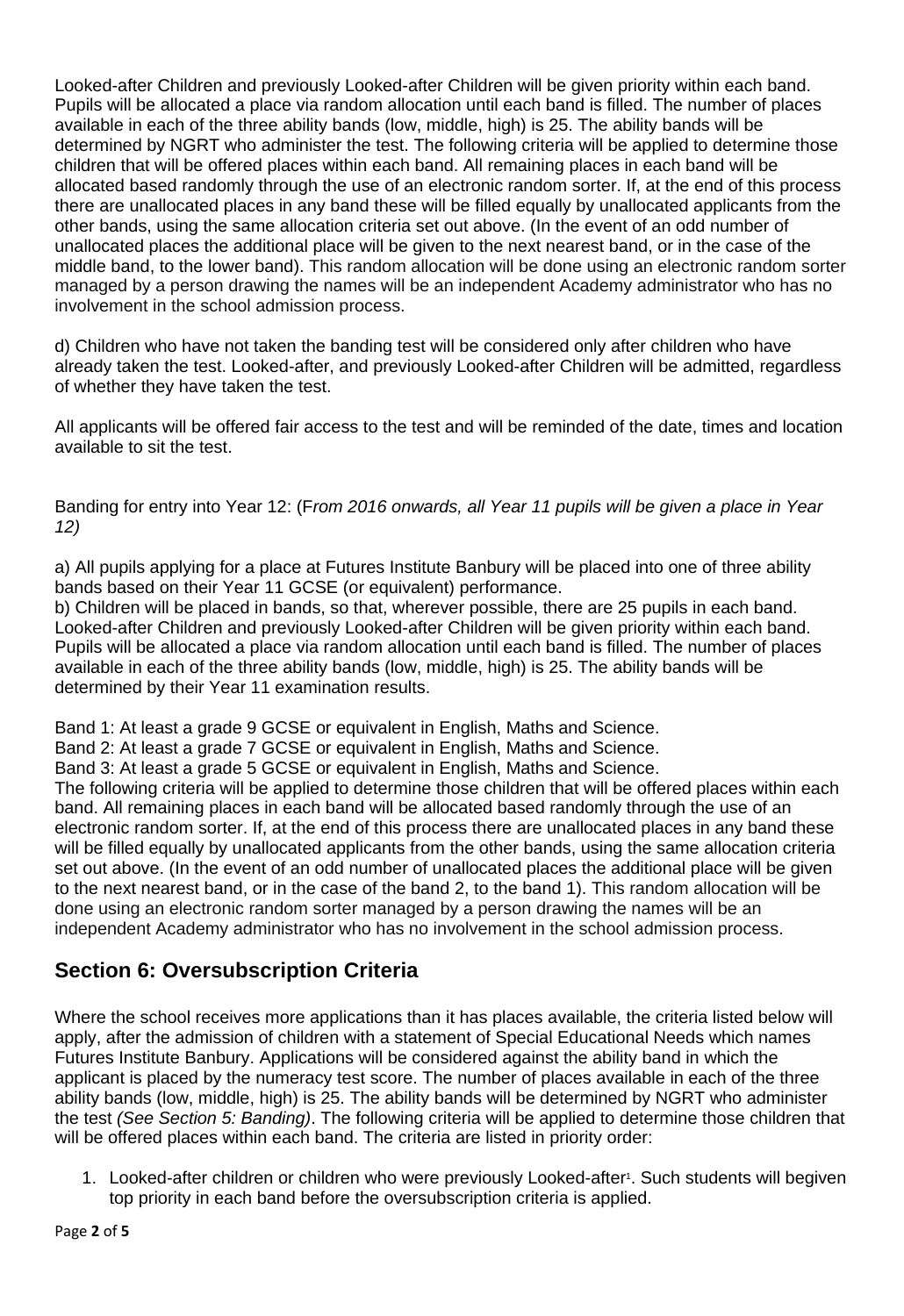- 2. Siblings of children who will still be attending the school in the academic year of admission<sup>2</sup>
- 3. Children of newly appointed staff, filling a post with a "demonstrable skills shortage" (School Admissions Code 2012) <sup>3</sup>

<sup>1</sup>Looked-after children and previously Looked-after children are those who have been adopted, or have become subject to a residence order or special guardianship order. A Looked-after child is a child who is (a) in the care of the local authority, or (b) being provided with accommodation by a local authority in their exercise of their social services functions (see the definition in Section 22(1) of the Children Act 1989)

<sup>2</sup> Children are siblings if they are step-siblings, adopted or foster brothers or sisters living in the same family unit at the time when the child is due to start in the school.

<sup>3</sup> The Admissions Authority may offer a place to a child or children to a new appointee despite this being in excess of the published admission number.

# **Section 7: Applications for Post-16 provision (Banbury aspirations sixth form)**

There are a variety of post-16 courses on offer each with different entry requirements. Full details of these will be published annually in the post-16 prospectus and applicants should contact the school for information. For 2016 onwards, all Year 11 pupils will be given a place in Year 12.

To be eligible for entry into Year 12 in 2023 pupils will be placed in a band dependent on their Year 11 examination performance (see Section 5).

Futures Institute Banbury will admit any pupils with an EHCP which names Futures Institute Banbury and who meet the minimum entry requirements.

In addition to the post-16 minimum academic entry requirements, pupils will need to satisfy minimum entrance requirements to the courses for which they are applying. If either internal or external applicants fail to meet the minimum course requirements they will be given the option of pursuing any alternative courses the school offers for which they do meet the minimum academic requirements, providing these courses are not already full and oversubscribed. Course requirements are published annually on the school's website in the post-16 prospectus.

When there are more external applicants that satisfy any academic entry requirements than the Published Admission Number, priority will be given in the following order:

- 1. *A 'looked after child' or a child who was previously looked after but immediately after being looked after became subject to an adoption, child arrangements, or special guardianship order, including those who appear [to the admission authority] to have been in state care outside of England and ceased to be in state care as a result of being adopted. A looked after child is a child who is (a) in the care of a local authority, or (b) being provided with accommodation by a local authority in the exercise of their social services functions (see the definition in Section 22(1) of the Children Act 1989). An adoption order is an order under the Adoption Act 1976 (see Section 12 adoption orders) and children who were adopted under the Adoption and Children Act 2002 (see Section 46 adoption orders). A 'child arrangements order' is an order settling the arrangements to be made as to the person with whom the child is to live under Section 8 of the Children Act 1989 as amended by Section 14 of the Children and Families Act 2014. Section 14A of the Children Act 1989 defines a 'special guardianship order' as an order appointing one or more individuals to be a child's special guardian (or special guardians).*
- 2. Siblings of children who will still be attending the school in the academic year of admission<sup>1</sup>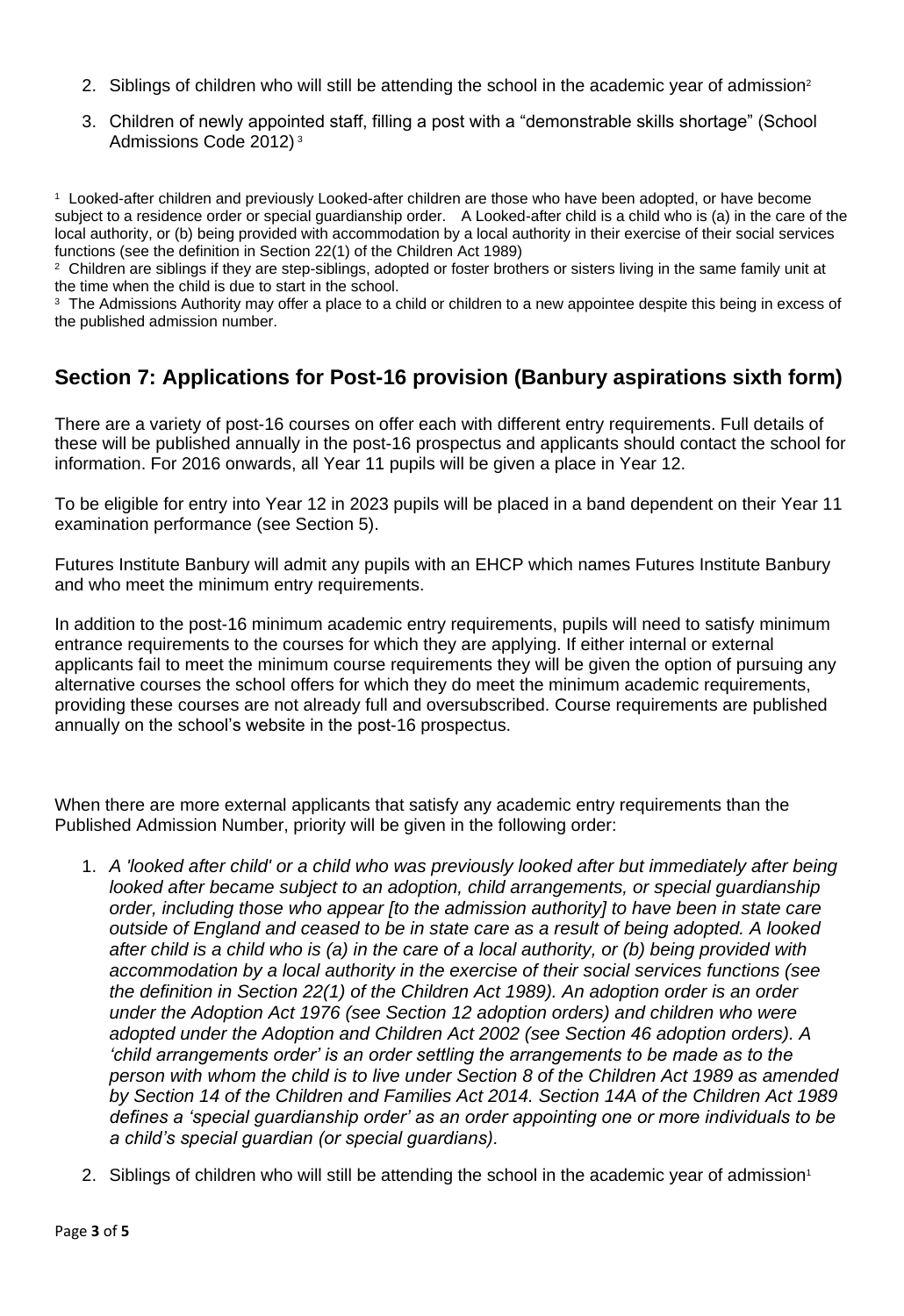3. Children of newly appointed staff, filling a post with a "demonstrable skills shortage" (School Admissions Code 2012) <sup>3</sup>

All students interested in a place at Banbury Campus Sixth Form for 2023 should complete an application form available directly from the Wykham Park website.

The application form should be returned to the school by 31st January 2023, although late applications will also be accepted until the end of August 2023. Offers for places will be made on March 1st 2023 based on forecast grades. In the event of a student not achieving the final exam requirements of a band they will be allocated a place in another band if a place is available.

### **Section 8: Tie Break**

In the event of two or more applications that cannot otherwise be separated, the school will use random allocation as a tie-break. This random allocation will be done using an electronic random sorter managed by a person drawing the names will be an independent Academy administrator who has no involvement in the school admission process.

# **Section 9: Offer of Places**

All applications received after the deadline will be considered late applications. Late applicants will be considered after those received on time. If, following consideration of all applicants, the school is oversubscribed, parents may request that their child is placed on the school's waiting list.

# **Section 10: Waiting Lists**

If the school is oversubscribed, names of all unsuccessful applicants will be placed on a waiting list. The list will be kept until 31st December of the first term and will operate in accordance with the oversubscription criteria defined above. Parents will be notified that their child has been placed on a waiting list but they cannot be given any indication of the likelihood of being offered a place. As soon as a place becomes vacant, the Admission Authority will fill the vacancy from the waiting list (as required by the Coordinated Admissions Scheme for 2015/16).

## **Section 11: Appeals**

Parents will have the right of appeal to an Independent Appeal Panel if they are dissatisfied with an admission decision of the School. The Appeal Panel will be independent of the School. The arrangements for Appeals will be in line with the Code of Practice on School Admission Appeals published by the Department for Education as it applies to Foundation and Voluntary Aided schools. The determination of the appeal panel will be made in accordance with the Code of Practice on School Admission Appeals and is binding on all parties. When Parents appeal against the School's decision to refuse admission, the School will set out the decision to refuse admission, that there is a right of appeal and the process for hearing such appeals. **Appeal Packs must be returned to the School by 31 st March each year.** Appeals should be made, in writing, to

**[schoolappeals@oxfordshire.gov.uk](mailto:schoolappeals@oxfordshire.gov.uk)** within 20 school days from the date of notification that the application was unsuccessful.

# **Section 12: Arrangements for In Year Admissions**

All applications made during the academic year (in year admissions) including applications in and outside of the normal year of entry for Years 10, 11, 12 and 13, must be made to the School (who will supply an application form). If a place is available (places will be available if the number of students in the Year Group is below the Published Admissions Number of 60) the child will be admitted. If more